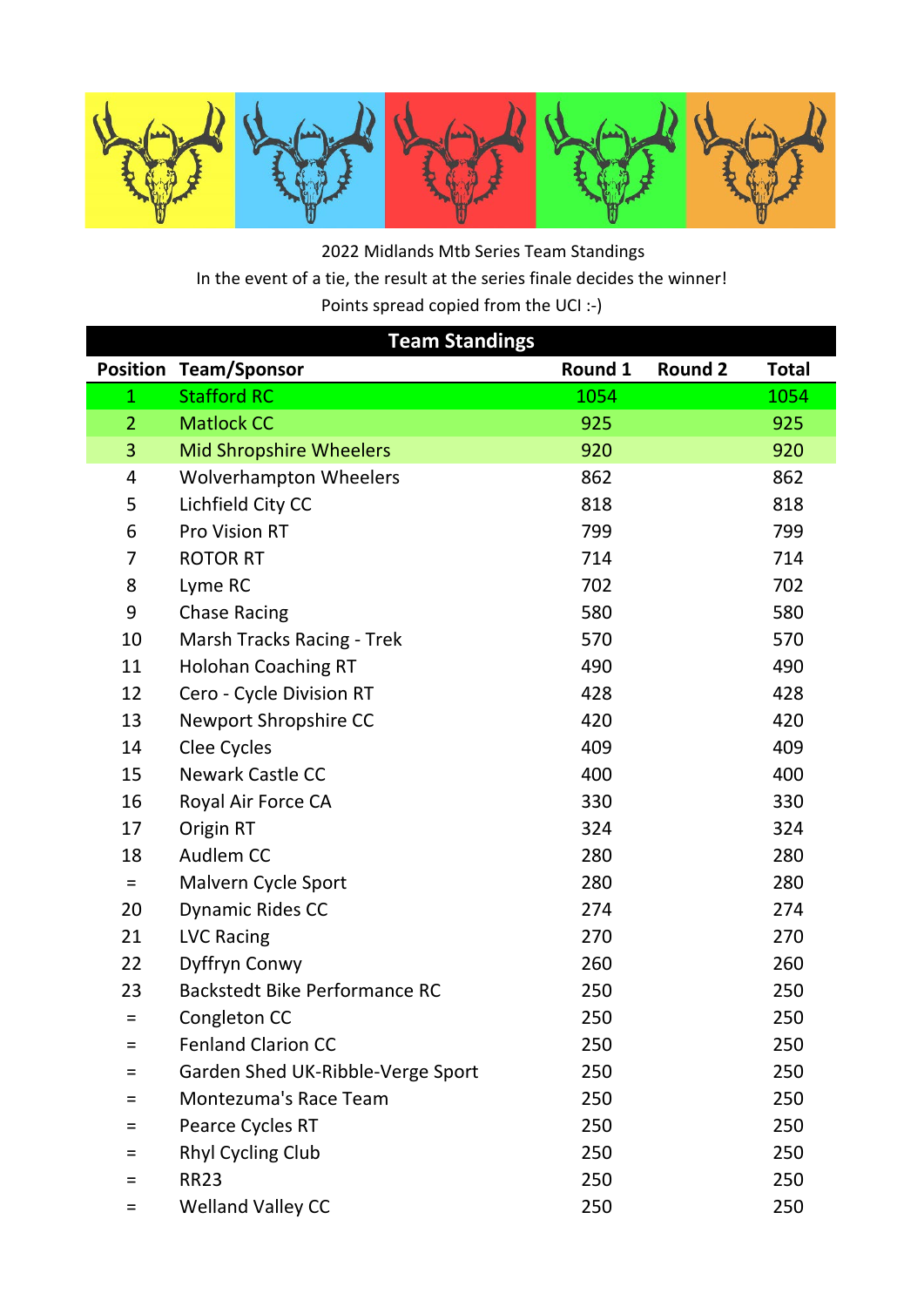| Ξ        | <b>Windmill Wheels</b>                  | 250 | 250 |
|----------|-----------------------------------------|-----|-----|
| 33       | Team Empella Cyclo-Cross.Com            | 248 | 248 |
| 34       | Pedalmaniacs CC                         | 232 | 232 |
| 35       | Hafren CC                               | 200 | 200 |
| $\equiv$ | Pedal Power Loughborough                | 200 | 200 |
| 37       | <b>Ilkeston CC</b>                      | 162 | 162 |
| 38       | Ashfield RC                             | 160 | 160 |
| $=$      | <b>Brother UK-Orientation marketing</b> | 160 | 160 |
| Ξ        | CicloPro                                | 160 | 160 |
| $=$      | Mid Devon CC                            | 160 | 160 |
| Ξ.       | Orbea RT                                | 160 | 160 |
| Ξ        | www.Zepnat.com RT - Lazer Helmets       | 160 | 160 |
| 44       | Albarosa CC                             | 150 | 150 |
| Ξ        | Derby Mercury RC                        | 150 | 150 |
| $\equiv$ | Mike Vaughan Cycles                     | 150 | 150 |
| Ξ        | Spokes Bikeshop MTB Club                | 150 | 150 |
| $=$      | Team Jewson-M.I.Racing                  | 150 | 150 |
| 49       | <b>Bridgnorth CC</b>                    | 148 | 148 |
| 50       | <b>Bioracer UK RT</b>                   | 140 | 140 |
| Ξ        | Eastlands Velo                          | 140 | 140 |
| Ξ        | PainTrain Lincoln                       | 140 | 140 |
| $=$      | Scarborough Coast CC                    | 140 | 140 |
| $=$      | Team JMC                                | 140 | 140 |
| $=$      | <b>Team Milton Keynes</b>               | 140 | 140 |
| $\equiv$ | WattShop                                | 140 | 140 |
| 57       | Cycle Mickleover                        | 130 | 130 |
| $=$      | Moda RT                                 | 130 | 130 |
| 59       | <b>Trek Sheffield Fox Valley</b>        | 126 | 126 |
| 60       | Abergavenny RC                          | 120 | 120 |
| Ξ        | <b>Holyhead CC</b>                      | 120 | 120 |
| $=$      | <b>Velo Bavarian RT</b>                 | 120 | 120 |
| 63       | <b>Bournemouth Jubilee Wheelers</b>     | 110 | 110 |
| $=$      | <b>Ellmore Factory Racing</b>           | 110 | 110 |
| $\equiv$ | <b>Macclesfield Wheelers</b>            | 110 | 110 |
| 66       | <b>Beacon Roads CC</b>                  | 100 | 100 |
| Ξ        | Horwich CC                              | 100 | 100 |
| $=$      | Sheffield Youth CC                      | 100 | 100 |
| 69       | <b>Rugby Velo</b>                       | 95  | 95  |
| $\equiv$ | Sherwood Pines Cycles Forme             | 95  | 95  |
| 71       | <b>Clash Racing</b>                     | 85  | 85  |
| $=$      | East London Velo                        | 85  | 85  |
| 73       | <b>Drogon Racing Team</b>               | 80  | 80  |